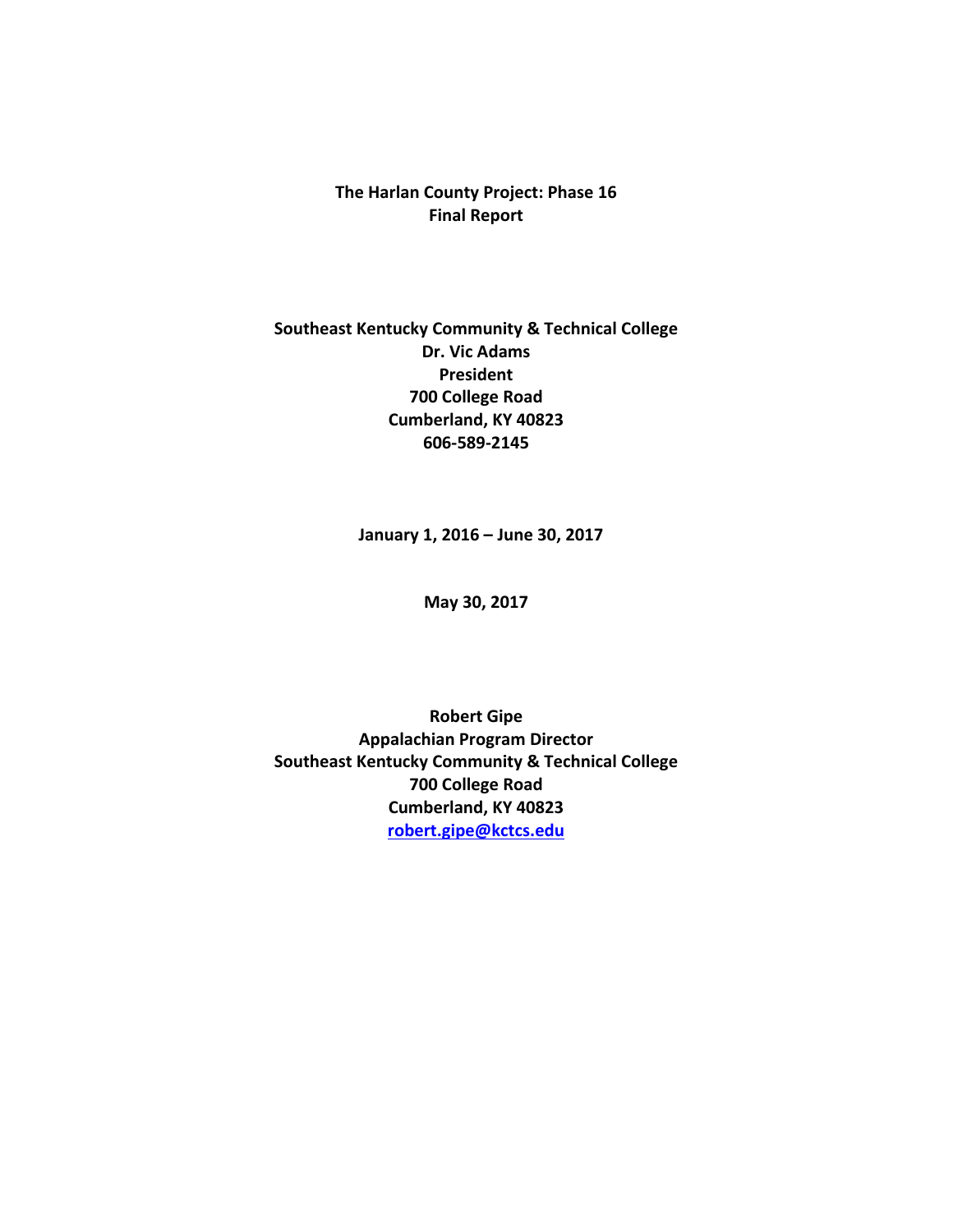### **Final Report Narrative**

| Title of Project: Harlan County Project, Phase 16              |
|----------------------------------------------------------------|
| Grant Period: January 1, 2016 – June 30, 2017                  |
| Grantee Name: Southeast Kentucky Community & Technical College |
| <b>Project Director: Robert Gipe</b>                           |
|                                                                |

#### **Description of Project**

The Appalachian Program at Southeast Kentucky Community & Technical College worked in partnership with community organizations in Harlan County to 1) Integrate technology training and 21<sup>st</sup> century workplace skills into the teaching of the humanities in an ARC-distressed county; and 2) Increased youth leadership and tourism capacity in an ARC-distressed county by engaging young people as leaders in theater production and the production of a multi-county theater conference.

#### **Activities**

**Meetings with community Partners.** ATP students met with community partners in Higher Ground on a monthly basis to plan radio programming and training and to plan a theater conference taking place in Harlan County. SKCTC ATP students interacted with community groups not only in Harlan County, but also in Letcher, Clay, and Owsley in the process of creating the Hurricane Gap Community Theater Institute.

**Higher Ground Radio in the classroom.** During the fall of 2016, students in the Tuesday evening section of Humanities 202, Survey of Appalachian Studies I, at Southeast Kentucky Community & Technical College worked with Americorps VISTA Alexia Ault to learn how to record oral history interviews digitally and then edit those interviews as a part of their classwork. The students' interviews focused on the experience of people in our community during the years 2006-2016, and gave the students opportunity to engage the community in reflection on what has happened with the coal industry in our community, and think together about emerging economic trends. Pieces from the students' interviews will be part of Higher Ground radio's podcast, Shewbuddy!, which is available on iTunes and is broadcast on WMMT-FM, Mountain Community Radio in Whitesburg, Kentucky.

**The Hurricane Gap Community Theater Institute.** During the Summer of 2016, ATP participants collaborated with Higher Ground, Clear Creek Creative, and Cowan Creek Community Theater Group to host the first Hurricane Gap Community Theater Institute (HGCTI) July 19-24 at Pine Mountain Settlement School in Harlan County, Kentucky. The Hurricane Gap Community Theater Institute included four days of workshops for those interested in improving their community's capacity to present theater based on local stories and incorporating local music.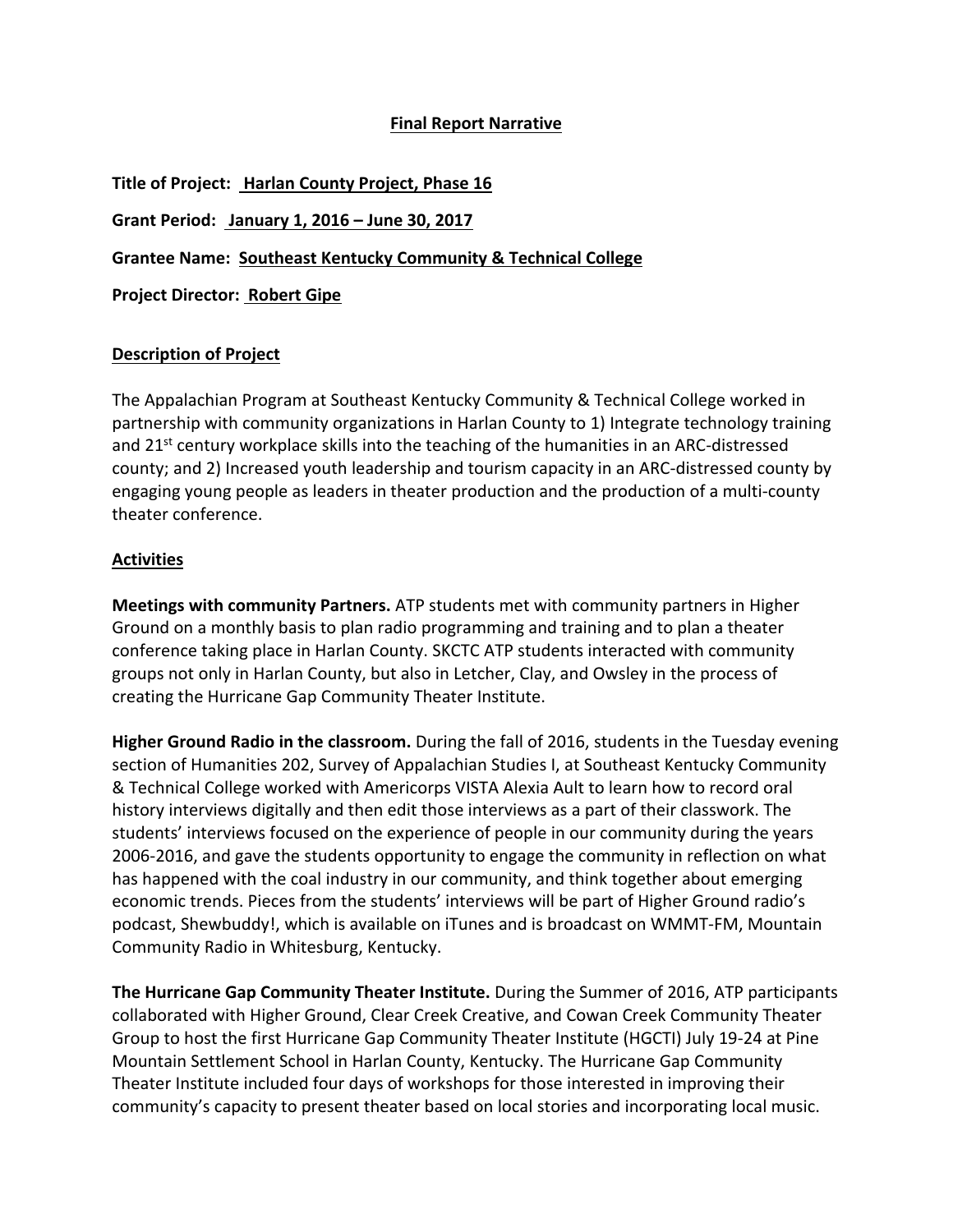Workshops were led by theater professionals from across the country, including Massachusetts-based lighting designer Peter Kallok, Colorado-based director Richard Geer, Kentucky-based acting coach Robert Martin and writer Anne Shelby, Georgia-based musician Paula Larke, and Chicago-based choreographer Kevin Iega Jeff. The Kentucky Arts Council also led a day long workshop on cultural assets mapping on Friday July 22<sup>nd</sup>. SKCTC students and ATP participants worked as interns at the conference, and participated in all the details, of logistics, conference design, and coordination. The Institute included performances by four community story play practitioners. On Friday July 22<sup>nd</sup>, The Cowan Creek Community Theater Group from Letcher County, and Harlan County's Higher Ground will perform. On Saturday, July 23<sup>rd</sup>, Monkey Dumplings from Clay County, Kentucky, Homesongs from Owsley County, Kentucky, will perform. Performances took place at the Cowan Community Center in Letcher County, Kentucky, and Pine Mountain Settlement School in Harlan County, Kentucky.

**Higher Ground 6: Life is Like a Vapor.** SKCTC ATP students were involved in writing *Higher Ground 6: Life is Like a Vapor* during the spring and summer of 2016 specifically for performance at the Hurricane Gap Community Theater Institute, a multi-community collaboration dedicated to helping communities using theater to tell their own story and increase their capacity in the theater arts.

**Kentucky Rural-Urban Exchange.** During the summer and fall of 2016, SKCTC ATP students participated in the Kentucky Rural-Urban Exchange. As part of the exchange, students traveled to Paducah and Lexington to meet with local food entrepreneurs, sustainable community development specialists, and artists and other cultural workers to learn about their work and what their communities were doing. In August, these students were part of a local team that hosted over 100 people from across Kentucky here in Harlan. The Harlan Exchange was a coproduction of the SKCTC Appalachian Program and Pine Mountain Settlement School. RUXers took part in arts workshops, outdoor activities, and attended a performance of *Higher Ground 6: Life is Like a Vapor.* 

**It's Good To Be Young in the Mountains 2.** The second It's Good to be Young in the Mountains conference took place at Southeast Kentucky Community and Technical College Cumberland campus April 21-23, 2017. The conference is a three-day event that celebrated Appalachian heritage and gave space to young leaders to discuss their hopes, dreams, and needs for our region. This conference included a wide range of conversations, hands-on workshops, and featured artists and musicians from across the region. It's Good to be Young in the Mountains is a space to celebrate and give agency to young leaders and welcomed the participation of people of all ages, ethnicities, religious affiliations, gender identities, and sexual orientations. The conference featured over twenty workshops on Saturday April 22, including writing and art workshops, roundtable discussions of political and environmental issues, and workshops on life skills or soft skills. Participants networked with other young leaders and professionals throughout the conference. Staff from Pine Mountain Settlement School and Explore Kentucky led local hikes on Saturday and Sunday to allow participants to enjoy the beauty of these Appalachian Mountains.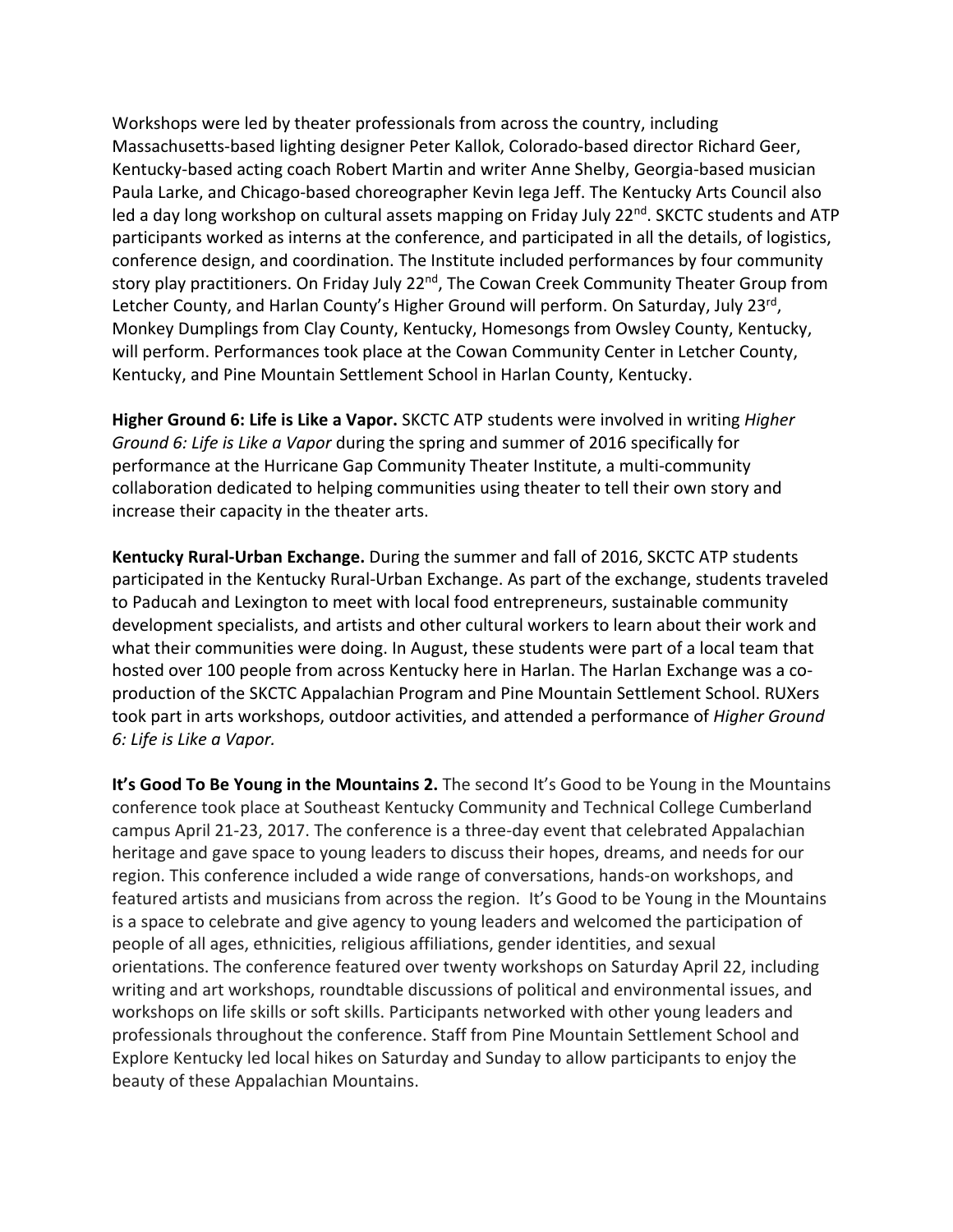Each evening included entertainment featuring local musicians and artists. Friday evening was Crawdad night. Crawdad is the Southeast Kentucky Community and Technical College Student Arts Festival. This year's Crawdad included performances by Shyla Blevins [Americana], Zach Long [Jazz Rock], Cherry River String Band [Bluegrass], Park Row [Alternative Punk], and Dimitri's Demise [Punk\. The event was free and open to the public, and the conference accepted donations for the Empower Project. Empower is a project supported by Higher Ground and individuals across Harlan County. Donations of pads and tampons will be accepted at the door and distributed to Family Resource and Youth Service Centers at Schools across Harlan County. Saturday evening's concert included a square dance featuring caller Alex Udis. The dance was followed by a concert featuring Random Rock Radio [Rock], Mexican Hot Chocolate [Independent Jazz], Tuar [Rock and Roll], the Woodsheep [Indie Folk], and Late Day Sons [Americana]. The conference included an art exhibit featuring artists from across Kentucky and the region. Artists, vendors, and organizations also set up booths.

Students in our 2016-2017 ATP projects, all of whom are residents of ARC distressed counties, worked with their fellow community members to learn leadership, production, and conference coordination skills. They engaged with county and college leadership to raise the workforce and tourism capacity of Harlan County.

### **Project Outcomes**

- • Over 100 people attended the Hurricane Gap Community Theater Institute, with attendees coming from as far away as Massachusetts, Colorado, and Chicago. In addition to the theatrical knowledge transferred in the workshops, the attendees created income for local hostelries and eateries.
- Over 100 cultural workers and community development specialists came to Harlan for three-days as part of the Kentucky Rural-Urban Exchange. SKCTC ATP students participated in the design and execution of this event.
- Over 20 community residents were engaged in student interviews during the Fall 2016 Appalachian Studies class, and reflected with our students about the course of the economy in Harlan County and the coalfields in general.
- Over 20 students learned digital literacy skills, learning to edit audio using the Audacity editing software.
- Over 200 people attended IG2BYITM2, again providing a unique group of visitors to our county, and continuing to expand people's notion of what Harlan County is and what could happen here.
- • Over 700 people saw Higher Ground 6: *Life is Like a Vapor* in performance in Cowan during the Hurricane Gap Community Theater Institute, Cumberland during the Swappin' Meetin' festival, Harlan during the Kentucky Rural-Urban Exchange, and Blacksburg, VA at the Appalachian Studies Association conference.
- 10 students presented research at the ATP conference in Washington, D.C., on December 2-3, 2016. All students who attended the conference were active presenters.
- 5 students created a poster for presentation at poster sessions at the Washington, D.C. conference.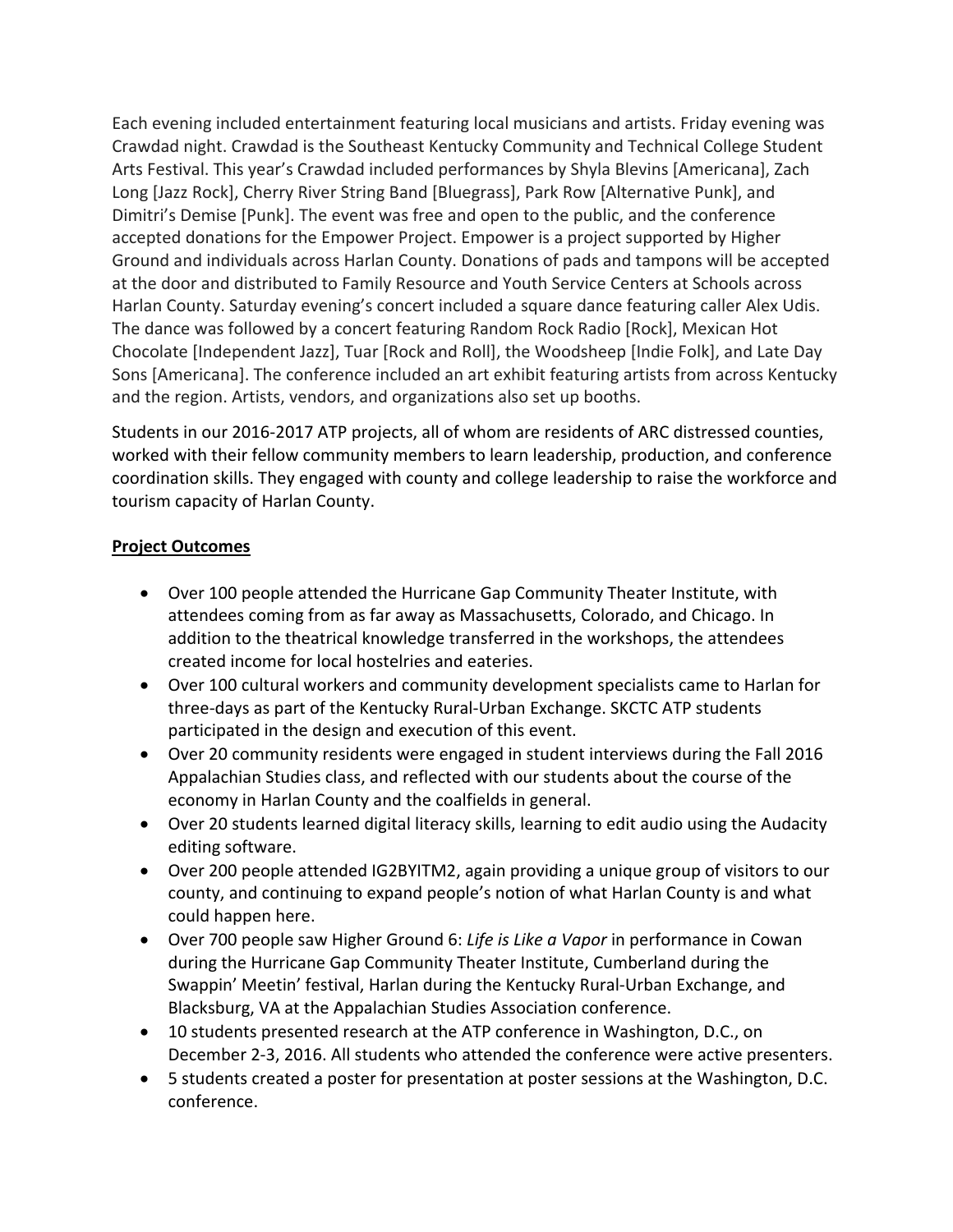- 2 students presented as part of a forum organized by West Virginia Public Radio at the Appalachian Studies Association conference. Their testimony was part of a show on the radio series *Inside Appalachia.*
- All our student participatory/active research focused on Harlan, County, Kentucky, an ARC-designated distressed county.
- 10 SKCTC students, most of whom are Appalachian natives and/or residents, experienced various parts of the region and the work of the Commission in Washington, D.C.
- • The work the students did addressed **ARC Goal 1, Economic Opportunities** Invest in entrepreneurial and business development strategies that strengthen Appalachia's economy.
- • The work the students did addressed **ARC Goal 2: Ready Workforce**  Improve the education, knowledge, skills, and health of residents to work and succeed in Appalachia.
- • The work the students did addressed **ARC Goal 4: Natural and Cultural Assets**  Strengthen Appalachia's community and economic development potential by leveraging the Region's natural and cultural heritage assets.
- • The work the students did addressed **ARC Goal 5: Leadership and Community Capacity**  Build the capacity and skills of current and next-generation leaders and organizations to innovate, collaborate, and advance community and economic development.

# **Project Impact**

- The project produced nearly \$10,000 of impact for local businesses by bringing in folks from out of town for the Hurricane Gap Community Theater Institute, Kentucky Rural-Urban Exchange, and It's Good 2 Be Young in the Mountains conference.
- Higher Ground earned a \$5000 contract to produce Life is Like a Vapor at the Appalachian Studies Association conference.
- We have been asked to plan a second Hurricane Gap CTI by participants.
- • Production of four Shewbuddy Radio episodes
- 20 students were trained as audio/video/podcast producers
- 20 students developed leadership skills in managing the various aspects of the project.
- The project led directly to the SKCTC Appalachian Program developing a POWER grant proposal currently under consideration at the ARC.
- There has been enhancement of student and community awareness of the work of the ARC.

# **Problems Encountered**

• We did not operate an Introduction to Theater course during the summer. We had students participating in the festival, but they were not interested in doing so for credit. We were, however, able to pay them as interns for the summer.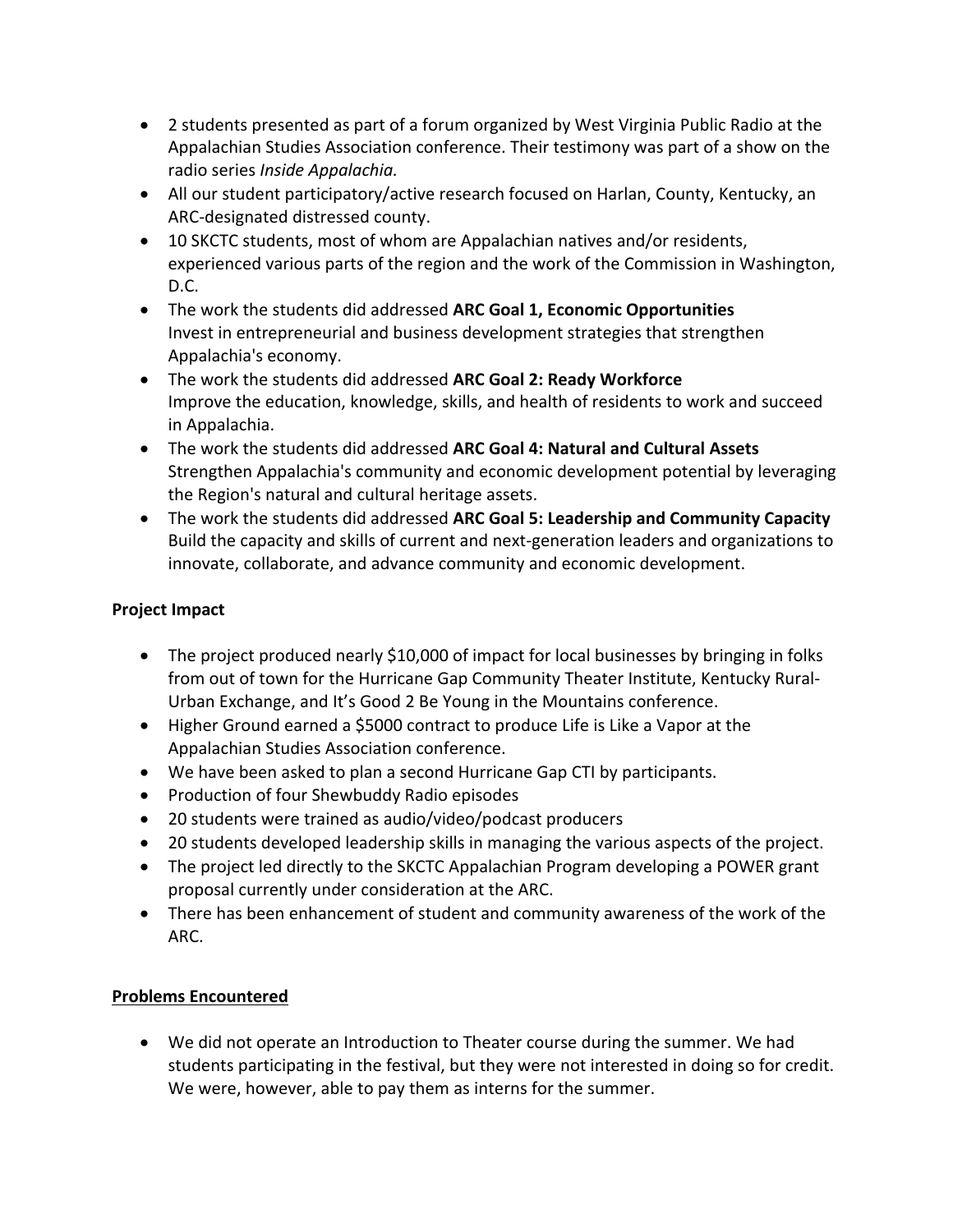• We only had one SKCTC class participating in the Higher Ground Radio process. We had hoped for more. Southeast Television was not involved in our project. This deviation can only be explained as excessive ambition on the part of the project coordinator.

### **Program Continuation and Sustainability**

The SKCTC Appalachian Program survived a year of cuts and purges at Southeast Kentucky Community & Technical College. It was not a foregone conclusion that we would do so. That storm has passed for the moment, and so we are cautiously hopeful about the future. We are working on a new play, a new Hurricane Gap Community Theater Institute, and our staff is taking a larger hand in the Kingdom Come Swappin' Meetin,' the community festival sponsored by the college. We have an application into ArtPlace to take a larger role in art education for community development, a proposal to the Kentucky Arts Council for downtown enhancement and engagement with the county detention center, and a proposal into ARC for workforce development focused on creative placemaking. We still have full-time staff. We will continue. We will endure.

### **Conclusions and Recommendations**

We have created a great deal of art in our community over our 16 years in the Appalachian Teaching Project. Higher Ground gets studied by scholars and media types constantly. We have colleges and reporters calling us from all over the country wanting to hear what we think about things. But our community's economic struggles only seem to intensify. In the past two years, we have been drawn more and more into thinking about downtown development, and using our cultural influence to help develop the community. We have become more event-driven, thought more about what we can do to bring visitors into the community and help our local businesses tune into how they can profit from the kind of visitors Higher Ground and the Appalachian Program generate—visitors who come here to learn, to take part in conferences and festivals. We, and by we I mean Higher Ground and the SKCTC Appalachian Program, are in a transitional phase. On the one hand, many Higher Ground participants want to keep making plays. There is much to comment on. There are stories need telling and songs need singing. The plays are an important part of their quality of life. But increasingly, the funding game is more about hardcore economic development—development that is more interested in the role of the arts, to be sure, but asking of us more emphasis on jobs and dollars generated and visitors generated than we are used to. And so we are figuring it out. Because we are in this place and we love this place. And more deeply than that, we love each other. We are tired of being parted. We want to stay together, and we want to stay here. So we will figure it out. And as always, we deeply appreciate ARC and our partners in ATP for giving us our most important framework in which to think and act.

## **Attachments**